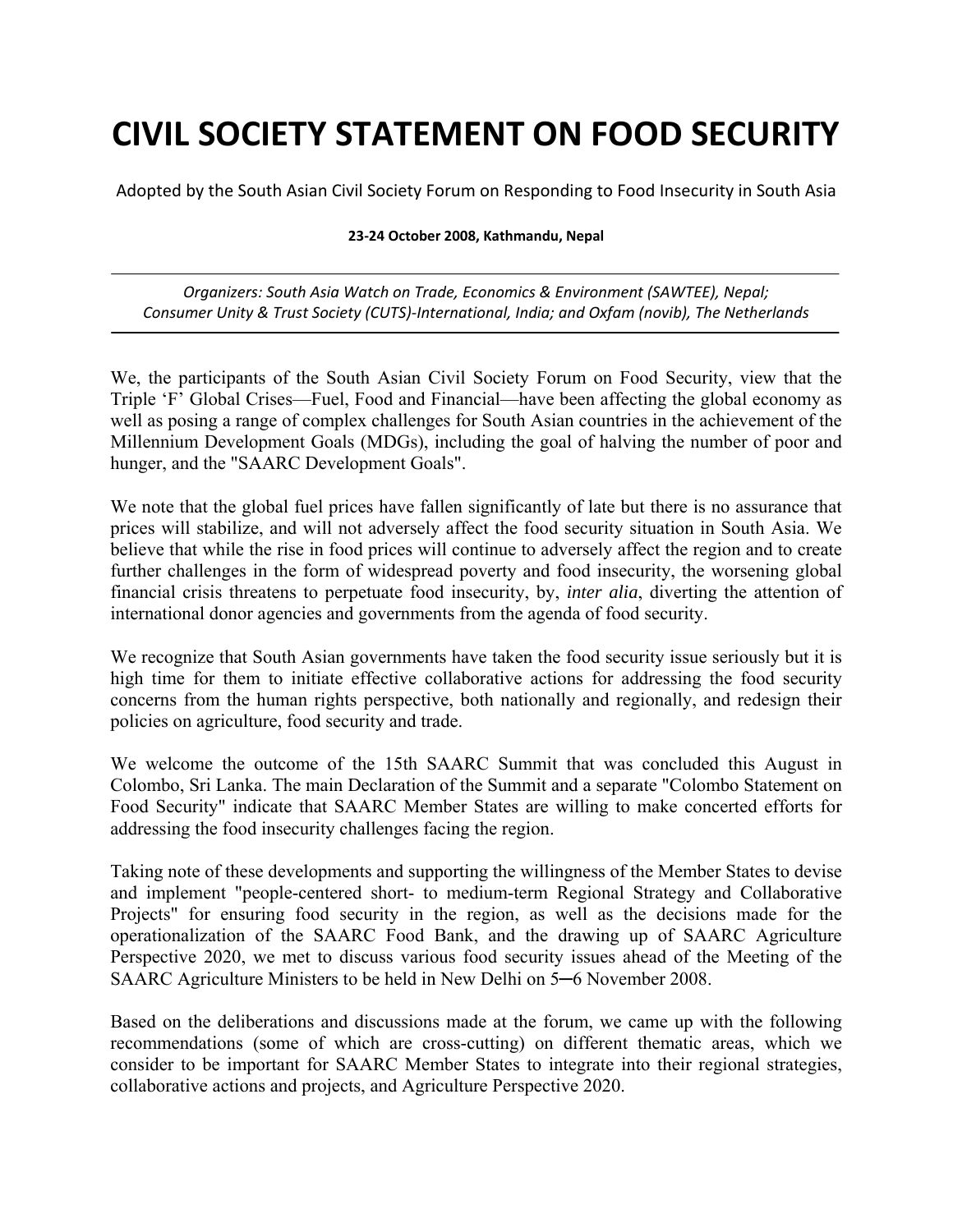## **SAARC Food Bank**

In order to effectively and efficiently operationalize the Food Bank:

- Make an institutional arrangement for periodic estimations of food demand; and undertake measures to increase the storage capacity of the Member States.
- Relax the withdrawal conditions and the replenishment requirements of the bank by taking into account the national capacity of the Member States.
- Set up a Central Information System (e.g., websites for real time data sharing); and form a SAARC Food Security Monitoring Committee, including civil society representatives, and also task this committee with the role of: making arrangements for a regional mapping of vulnerable regions and populations, as well as preparing a vulnerability calendar for the effective distribution of food and response systems. Such regional food mapping can also guide the concerned authorities to establish community food centres which are needed mainly to enhance access to food in remote and inaccessible areas.
- Set up a Negotiation Committee for price determination and a Dispute Settlement Mechanism to resolve disputes concerned with the bank's operationalization.
- Agree to authorize Parliamentary Committees of the Member States to look into its operational issues for wider political support and cooperation, as well as contribute ideas for the effective operationalization of the bank.
- Work out detailed procurement modalities in addition to ensuring timely, localized and transparent procurement as well as rationalization of procurement prices. Ensure that public-private partnership be an integral part of the procurement modality.
- Utilize the SAARC Development Fund to facilitate the procurement process.
- Make distribution systems responsive to regional and seasonal food insecurity, as well as non-political and non-partisan.

# **Production and Productivity**

- Promote the exchange and testing of varieties/seeds within the region keeping in consideration the similarities and diversities of agro-ecological zones. Bilateral and regional contracts and agreements between and among the Member States should be implemented to facilitate the access to and exchange of varieties/seeds, which is currently being restricted in the region in view of the emerging concerns relating to Access and Benefit Sharing and Intellectual Property Right (IPR) Regimes.
- In this regard, establish a "SAARC Seed Bank", linking it with "national seed banks" (the creation of which is also important) as well as "community seed banks" (which are already under implementation in several countries of the region) so that it ensures an effective long-term mechanism of production, exchange and use of community- and environment-friendly quality seeds that are in the domain of public and private sector organizations as well as farmers. The bank will also contribute to agriculture research (breeding) and promote the sharing of seeds and technologies that are critical for developing new varieties/seeds and promoting the conservation of agricultural biodiversity.
- Promote the cost-effective intensification of agriculture and invest sufficiently in agriculture research, extension and infrastructure for, among others, strengthening crop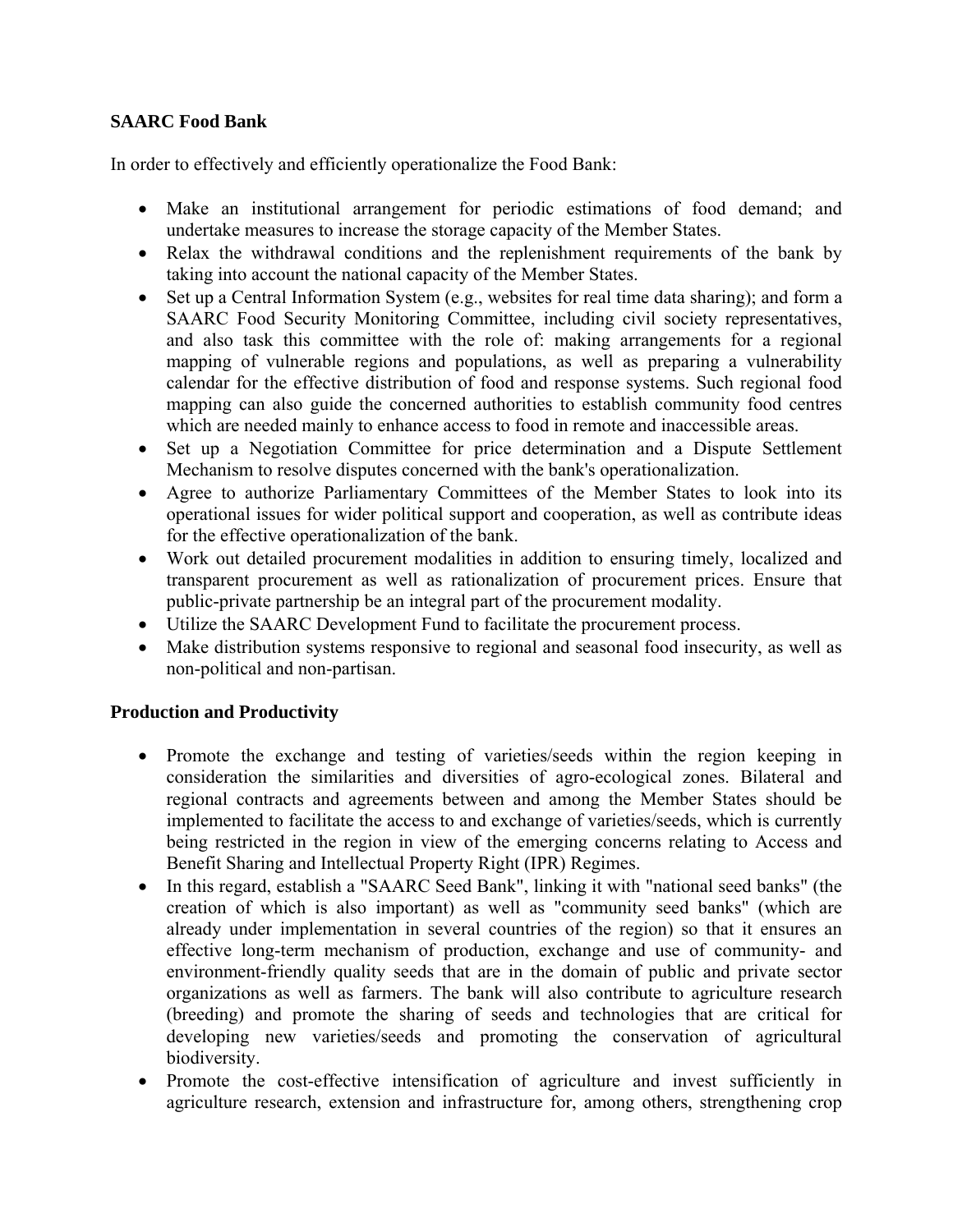diversification and management techniques; arresting soil degradation (e.g., salination); and strengthening effective post-harvest loss management.

• Implement collaborative projects to encourage farmer-to-farmer exchange as well as partnership activities with scientists, breeders and other private sector groups (such as through participatory plan breeding projects).

### **Bioenergy and climate change**

- Establish a Technical Working Group to:
	- undertake a stocktaking exercise of bioenergy technologies and research capacities with a focus on technologies that are not competing with the use of food production.
	- prioritize and adapt available technologies for pilot projects on bioenergy, building on experiences and strengths of the SAARC Member States.
	- develop short- and long-term research priorities for regional collaboration on the development and dissemination of bioenergy technologies, with a possibility of adding liquid biofuels in the long-term perspective.
- Invest in research and development projects to identify and adopt cost-effective technologies needed for mitigation of climate change effects on food security and agriculture, and develop regulatory policy frameworks that can help mitigate and adapt to climate change, including an early warning system.
- Establish a South Asian Climate Change Fund to also support activities in response to intensifying climate change impacts on food security and agriculture.
- Develop a regional agenda to advocate the reduction of subsidies, tariffs and other distortive trade measures on liquid biofuels in the Organisation for Economic Cooperation and Development (OECD) countries through the World Trade Organization (WTO).
- Lobby for time-bound commitments and actions from developed countries for transferring energy-efficient, low-carbon technologies to South Asian countries through the Clean Development Mechanism.

#### **Trade and Biotechnology**

- Make time-bound commitments and actions in the area of transit and trade facilitation, and harmonize customs rules and regulations as well as product standards and quality (such as sanitary and phytosanitary, and technical standards) with adequate institutional arrangements for facilitating food procurement and trade.
- Promote intra-regional trade in farm products by de-listing some of the farm products from the negative list under the Agreement on South Asian Free Trade Area in a phase-wise manner or on a trial basis, and remove para-tariff and non-tariff barriers to agriculture trade. This is also essential to strengthen the procurement mechanism required for the effective operationalization of the SAARC Food Bank.
- Protect small and marginal farmers from cheap subsidized imports but at the same time, also develop strategies to boost farm exports from the region.
- Agree not to apply food export restraints to the Member States.
- Make commitments to institutionalize the process of the involvement and participation of non-state actors in trade negotiations at the national, regional and international levels, and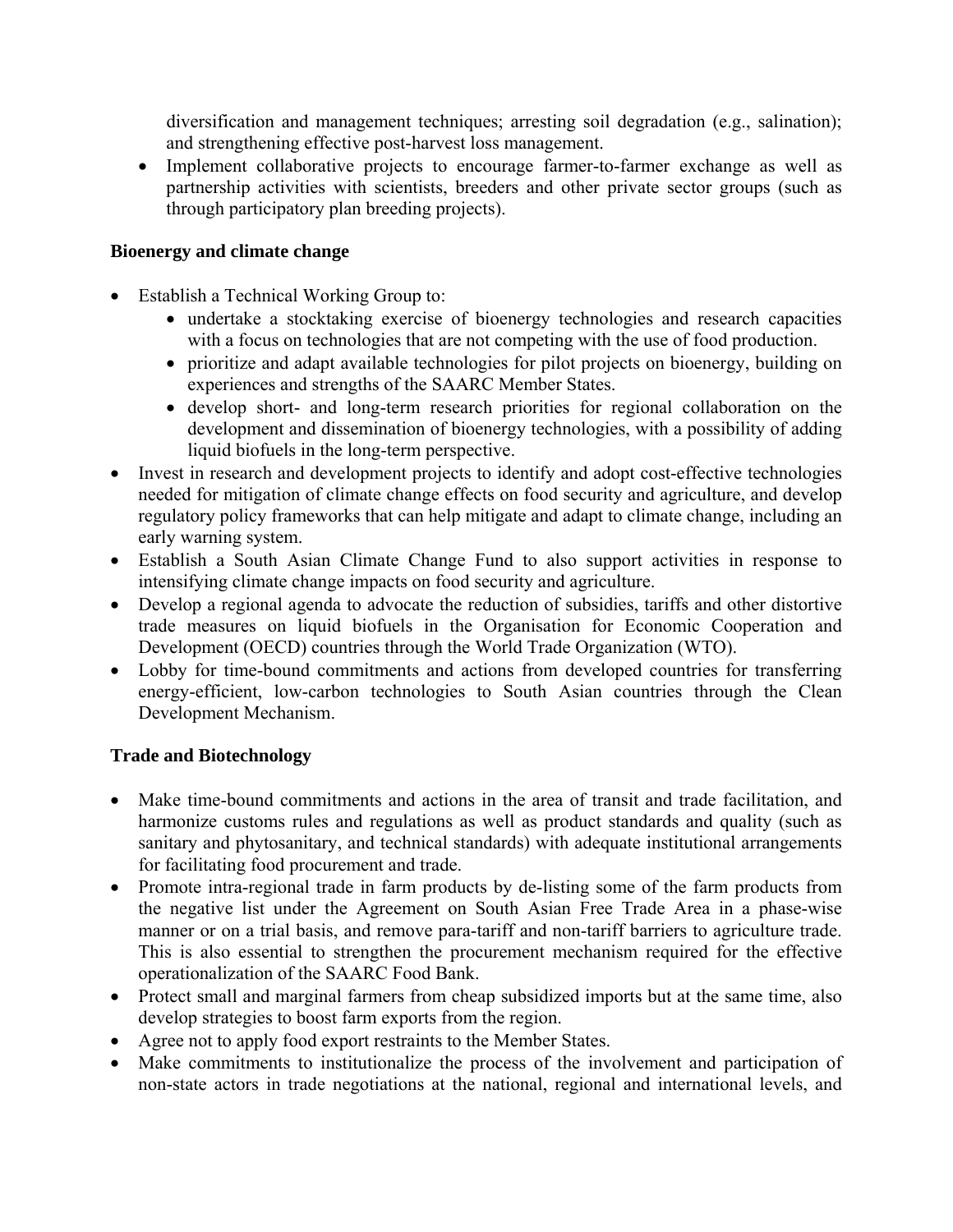while signing trade agreements, including trans-regional bilateral trade agreements, do not agree to conditions that adversely affect the food security interest of the region.

- Develop Regional Framework/Guidelines on the application of biotechnology as well as biosafety measures so as to ensure that the outcomes are community- and environmentfriendly.
- Develop Regional Framework/Guidelines on Genetically Modified Organisms, keeping in consideration the interests of both consumers and producers, as well as the implications for the environment and the natural resource base.
- Work in unison to ensure that global negotiations in agriculture and related issues such as intellectual property rights (IPRs) are made supportive of the agricultural development thrust of SAARC countries and demand that they be allowed to exercise the right to protect their agricultural sector through, for example, the Special Safeguard Mechanism being negotiated at the WTO.

# **Agricultural Biodiversity and Intellectual Property Rights**

- Promote community-based biodiversity management (CBM) systems and practices for the protection of farmers' rights to seeds, genetic resources and associated traditional knowledge, and for the strengthening of tripartite partnership among the public, private and community actors and agencies.
- Recognize and implement programmes and projects such as Participatory Plant Breeding, Community Seed Banks, Community Biodiversity Registers, Home-gardens, and Value Addition and Marketing, including of neglected and underutilized species.
- Create a Regional Network of community seed banks so as to facilitate the exchange and use of seeds in the region.
- Form a Regional Intellectual Property Expert Committee to look into the IPR affairs and issues, and develop a Regional IPR Policy, taking into account the national capacity of developing and least-developed Member countries.
- Develop common positions on IPR issues for negotiations at the international forums such as at the level of the WTO and the World Intellectual Property Organization (WIPO), taking into account the interest of both developing and least-developed Member countries.
- Develop Regional Framework/Guidelines on "Plant Variety Protection" and "Access and Benefit Sharing" Regimes to ensure an effective implementation of farmers' rights over farmers' varieties as well as IPR-protected varieties so as to bring into implementation effective domestic *(sui generis)* regimes to safeguard farmers from the onslaught of IPRs. Such regional framework must take into account the provisions of relevant international instruments—such as the Convention on Biological Diversity and the International Treaty on Plant Genetic Resources for Food and Agriculture—and importantly, the special and differential treatment of the least-developed countries (LDCs) at the WTO.
- Make institutional arrangements and implement collaborative projects to assess the potential of benefiting from the geographical indication (GI) registration of agriculture products, for example, by undertaking economic and export feasibility research and studies on potential products of the region.